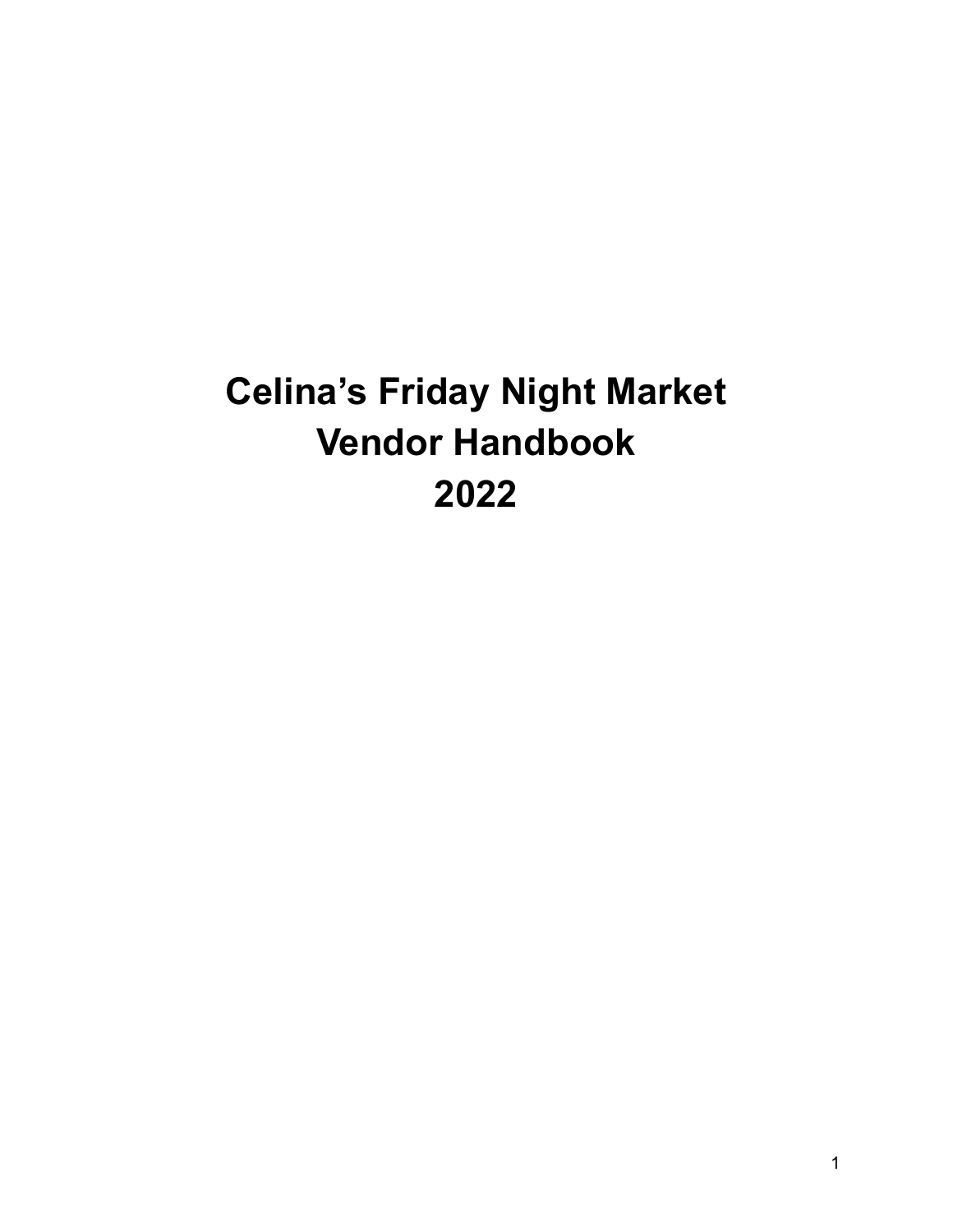# **Table of Contents**

## **Governance**

Mission Statement Vision Our Story **Organization** 

## **Friday Night Market Staff**

Market Director City of Celina Staff Friday Night Market Volunteers

#### **Market Operations**

Market Hours 2022 Dates Set-up and Breakdown Schedule Services Provided by the Market

#### **Vendor Categories and Product Descriptions**

**Vendors** Farmers & Ranchers Hot Served Food/Food Truck Speciality Food/Artisan Material Goods/Craft/Flea/Art Sponsor

#### **Vendor Rules and Regulations**

Vendor Application Farmers & Ranchers Hot Served Food/Food Truck Speciality Food/Artisan Onsite Market Rules Violations

#### **Vendor Fees**

Market Booth Fees

#### **Additional Permits & Instructions**

Health Department FireDepartment

#### **Disputes and Grievances**

On-Site Resolution Grievance Process

#### **Marketing/Advertising**

**Your Input**

**Signature Page**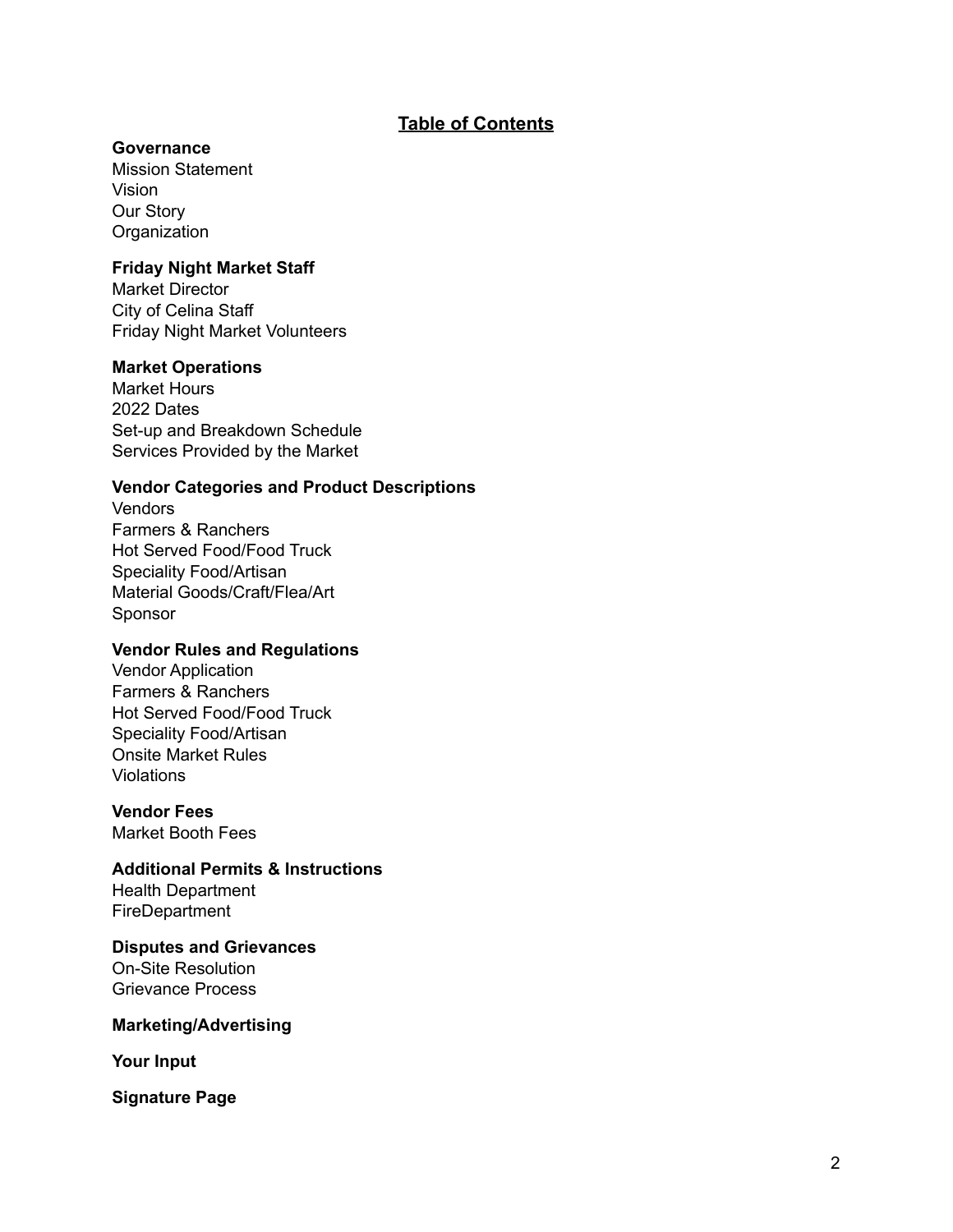# **Governance**

## **Mission Statement**

The mission of Friday Night Market on the Square is to provide locally grown, fresh, and high quality produced products while giving local farmers, producers, and artisans an economic outlet within Celina. The Market will also promote foot traffic to the Historic Downtown Square as a Friday night destination, giving local merchants opportunities to strengthen their businesses and preserve the connection between producer, consumer, and community.

## **Vision**

It is our vision to bring a Farmers Market to Celina called Friday Night Market. Our aim in holding the Market on a Friday night is to create a destination spot in our historic Downtown Square where community, local farmers, producers, and artisans can come together. We envision a strong presence of quality local farmers, producers, and artisans with a diversity of offerings. We'd like to see the Market offer fresh seasonal fruits and vegetables raised by local farmers as well as specialities like bread, honey, jams, herbs and handmade items. We also envision support from local businesses and musicians.

## **Our Story**

Celina's Friday Night Market was founded in 2014 by Celina Ladies & [Friends.](https://www.celinaladiesandfriends.com/) Michelle Baggett initiated the concept of Celina hosting a community farmers market. "My dream is that we can provide local residents with opportunities to purchase locally grown produce and handmade products from local artisans. Farmers can educate consumers on the health benefits of buying fresh and nutritious ingredients and offer delicious and hopefully different ways to prepare these foods." In Fall 2013, Celina Ladies & Friends President, Rachel Baty, began extensive research into the action steps necessary to bring a farmers market to the community. With a small group of dedicated volunteers and hundreds of volunteer hours developing and implementing plans the dream became a reality on June 6, 2014. We started with 12 vendors and have grown to over 40 dedicated vendors.

# **Organization**

The City of Celina supervises the Market. The Market Director, a volunteer, is responsible for facilitating a relationship between the Market and the City, the day-to-day operations of the Market and maintains primary contact with the vendors, and the City. Vendor input is vital to the success of the Market and is coordinated through the Market Director.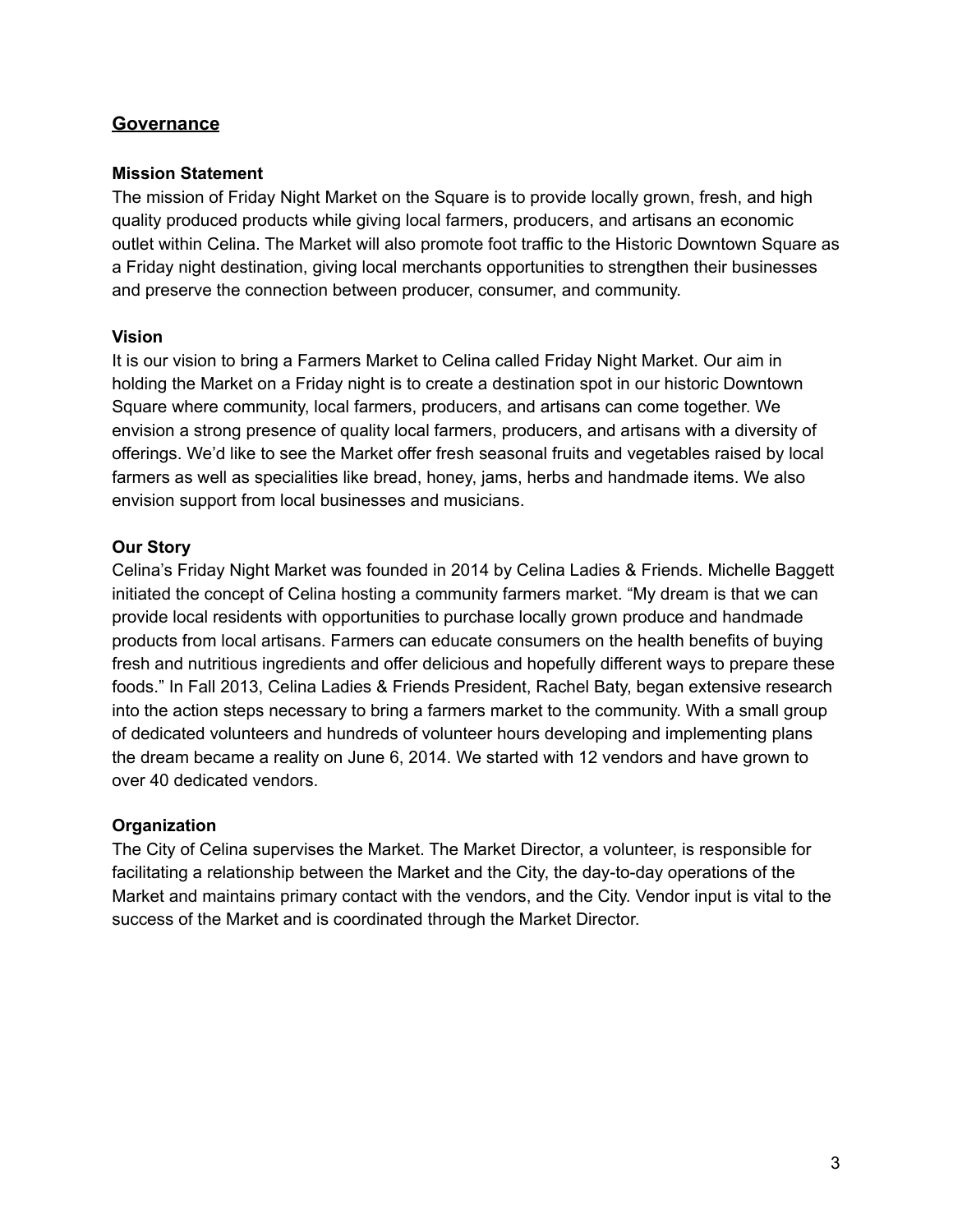# **Friday Night Market Staff**

**Market Director:** Michelle Baggett **Email:** celinafridaynightmarket@gmail.com **Cell**: 904-514-0273

**City of Celina Staff**

**Event Manager**: Bree Shamsy **Email:** bshamsy@celina-tx.gov **Cell:** 254-677-7381

**Event Coordinator**: Haley Gatlin **Email**: hgatlin@celina-tx.gov **Cell:** 972-666-3659

#### **Volunteers**

Volunteers assist with the Friday Night Market information table, set up, take down, and a variety of on-site and off-site tasks. To sign-up to volunteer visit our [website](https://www.celina-tx.gov/1447/Volunteer).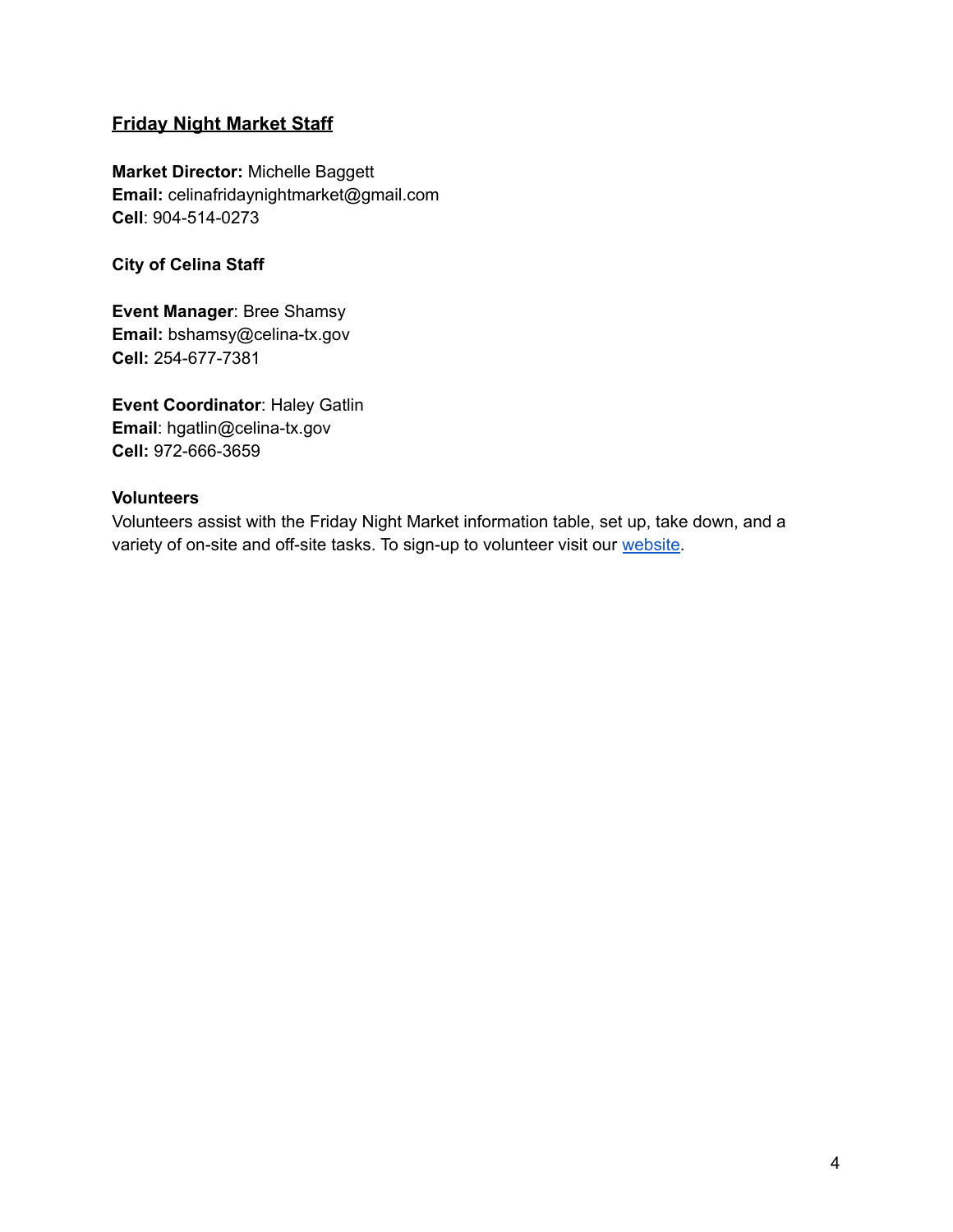# **Market Operations**

The Friday Night Market will be held rain or shine. If deemed unsafe for staff or patrons of the Friday Night Market the City of Celina and Market Director reserve the right to cancel the event at their sole discretion. The City of Celina and Market Director will make a decision by 12 PM, the day of the event, and then notify vendors of the cancellation by email.

# **Market Hours**

The Friday Night Market is open from 6:00 PM - 9:00 PM

# **2022 Dates**

March 11, 2022 April 8, 2022 May 20, 2022 June 10, 2022 July 8, 2022 August 12, 2022 September 9, 2022 October 14, 2022 November 4, 2022

# **Set-up and Breakdown Schedule**

2:00 PM: Roads are blocked 4:00 PM: Vendors arrive and set up 5:30 PM: Vendor check-in closed 5:45 PM: All vehicles off event site 6:00 PM: Market is open 9:00 PM: Breakdown 10:00 PM: Vendors must be out

# **Services Provided by the Market**

110V Electrical (\$5 Fee for Electricity) Cord Covers

The Friday Night Market will not provide the following items: Tables, tents, chairs, lights, batteries, extension cords, weights, ice, water, coolers, dolly's, storage, booth staffing, set-up assistants, or other materials used for a vendor's tent set-up.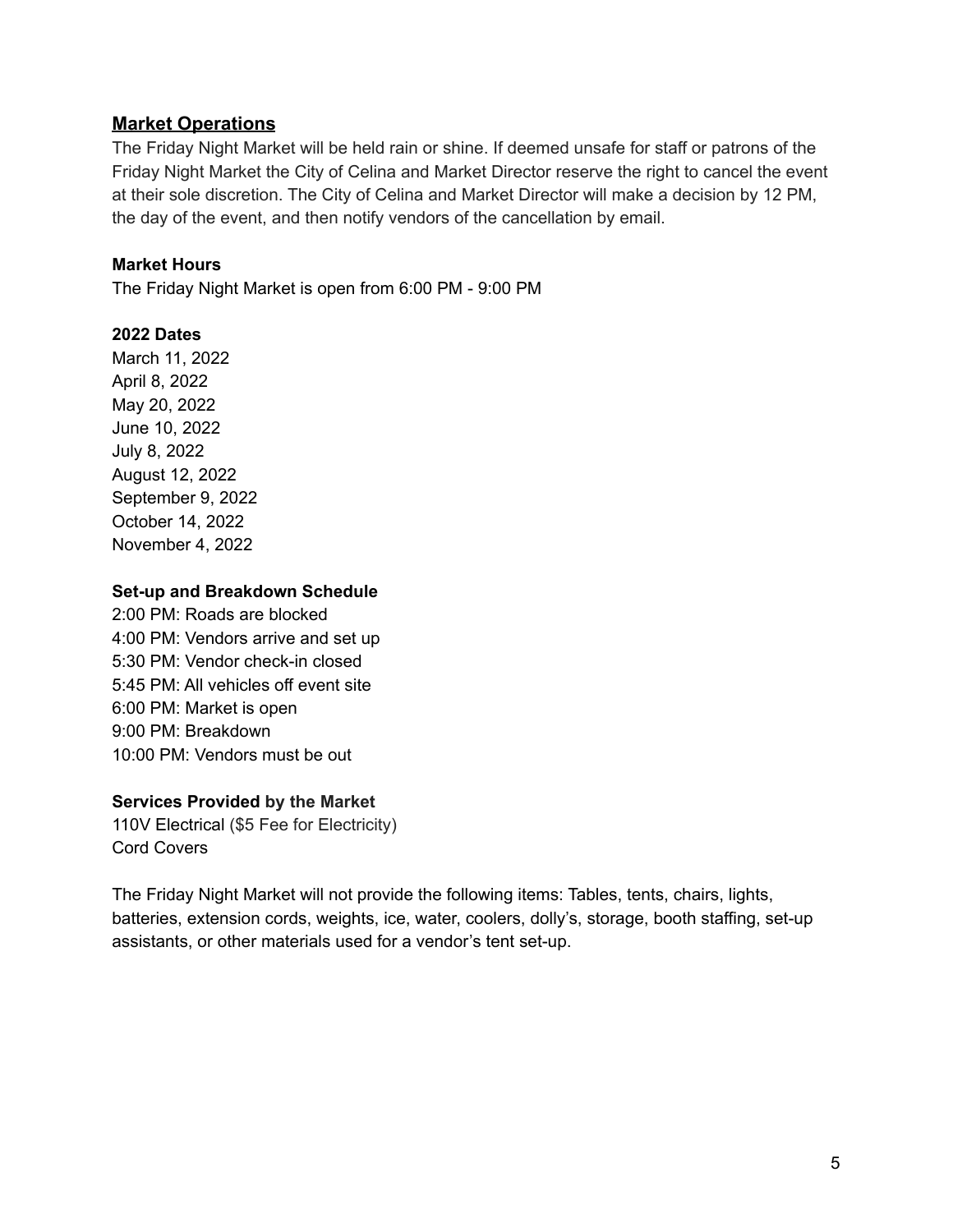# **Vendor Categories and Product Descriptions**

The Friday Night Market has two distinct types of booths: Vendors and Sponsors. Vendors are divided into the categories of Farmers & Ranchers, Hot Served Food/Food Trucks, Speciality Food/Artisans, and Material Goods/Craft/Flea/Art.

# **Vendors**

A Vendor is defined as any Market participant that submits a vendor application and is approved by the City of Celina and the Market Director. Vendors pay a required monthly booth fee to attend the Market and sell their product.

# **Farmers & Ranchers**

Any vendor who grows, raises, and/or wild-harvests a food product.

- 1. Farmers Growers of vegetables, herbs, fruits, nuts, mushrooms, nursery products, grains, flowers, and other horticultural crops.
- 2. Ranchers Producers of animal-based products, including meat, eggs, and dairy products.

# **Hot Served Food/Food Truck**

Any vendor who sells food that is freshly made and available for immediate consumption onsite. Hot Served Food and Food Truck vendors must have a current City of Celina [Temporary](https://app.mygov.us/lr/citizen/request_license.php?citiesID=767&modulesID=2) Event Food [Vendor](https://app.mygov.us/lr/citizen/request_license.php?citiesID=767&modulesID=2) Health Permit. If cooking with oil or open flame vendors must also schedule an inspection to receive a Mobile Fire [Suppression](https://app.mygov.us/lr/citizen/request_license.php?citiesID=767&modulesID=2) Permit. Both applications are available [online](https://app.mygov.us/lr/citizen/request_license.php?citiesID=767&modulesID=2) and must be completed two weeks before the event.

- 1. Health Department: Bruce Koliba, [bkoliba@celina-tx.gov](mailto:bkoliba@celina-tx.gov), 972-200-3621
- 2. Fire Department: Captain Keith Brumfield, [kbrumfield@celina-tx.gov,](mailto:kbrumfield@celina-tx.gov) 972-382-3004
- 3. Fire Department: Captain Marty Nevil [mnevil@celina-tx.gov](mailto:mnevil@celina-tx.gov), (972) 201-3179 Ext. 3016

# **Speciality Food/Artisan**

Any vendor who uses one or more ingredients to create a product by processing, blending, packaging, or altering using other preparation methods. Example: Cottage Food Vendor

- 1. Speciality Food Vendors Any vendor who prepares food in an approved production facility to be consumed off-site or to be used as an ingredient.
- 2. Artisan Any vendor that makes a high-quality or distinctive product in small quantities, usually by hand or using traditional methods.
- 3. Cottage Food Vendors Producer of foods prepared under the Texas Cottage Food Law (Texas Department of State Health Services, Health and Safety Code, Title 6, Chapter 437).
- 4. Speciality Food/Artisan vendors who have food sampling onsite are required to receive a City of Celina Health Permit.
	- a. Health Department: Bruce Koliba, [bkoliba@celina-tx.gov](mailto:bkoliba@celina-tx.gov), 972-200-3621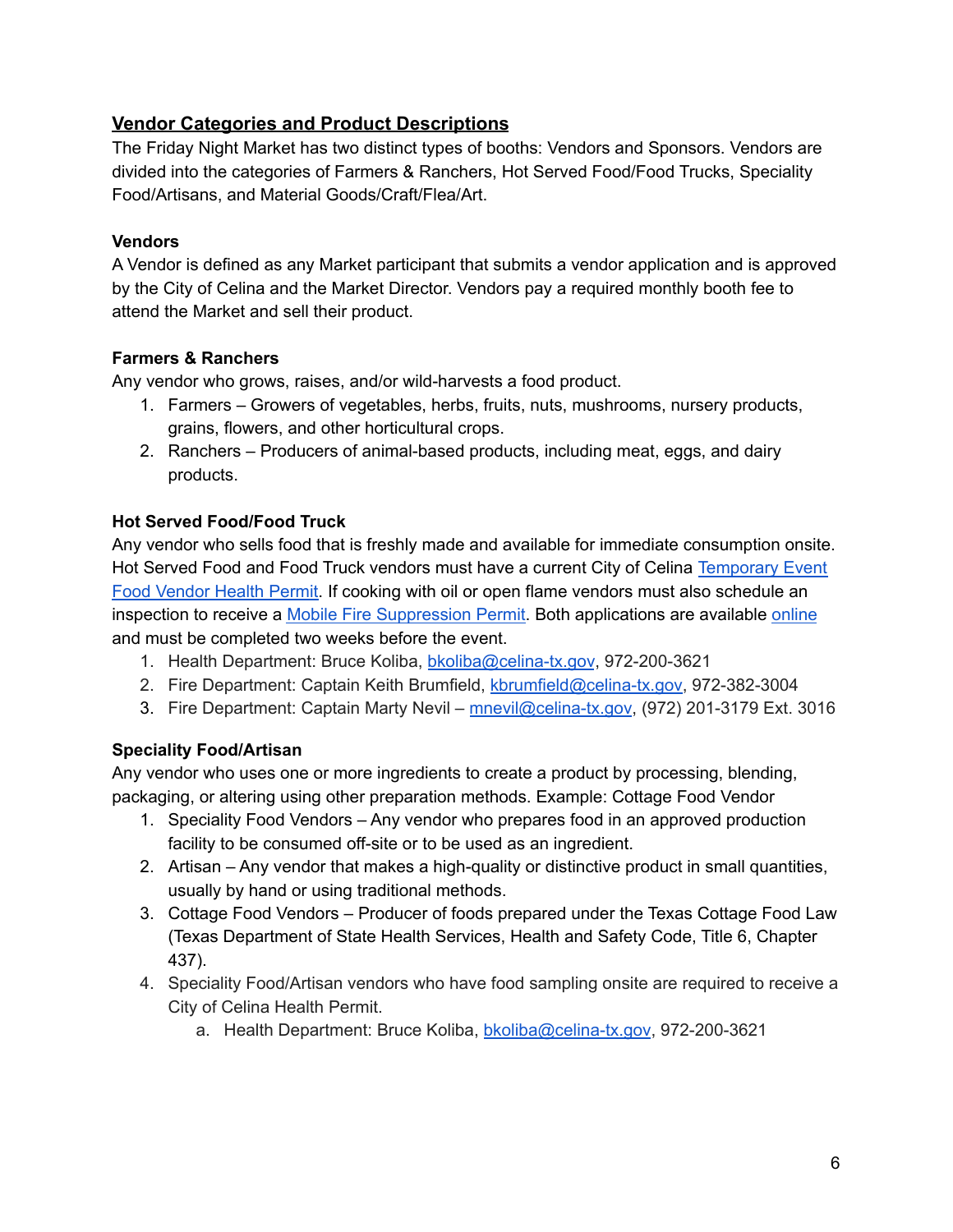## **Material Goods/Craft/Flea/Art**

Any vendor who identifies as an artist or craftsperson who produces originally designed hand-crafted products that are unique and of high-quality, to include crafts, artwork, inedible products such as herbal products, personal care and beauty products. In order to maintain the farm and food focus of the Markets, only a very limited number of artisans will be approved as vendors.

#### **Sponsor**

Interested in supporting Celina's Friday Night Market? Contact the City of Celina's Events Department to view the 2022 sponsorship opportunities at [events@celina-tx.gov](mailto:events@celina-tx.gov).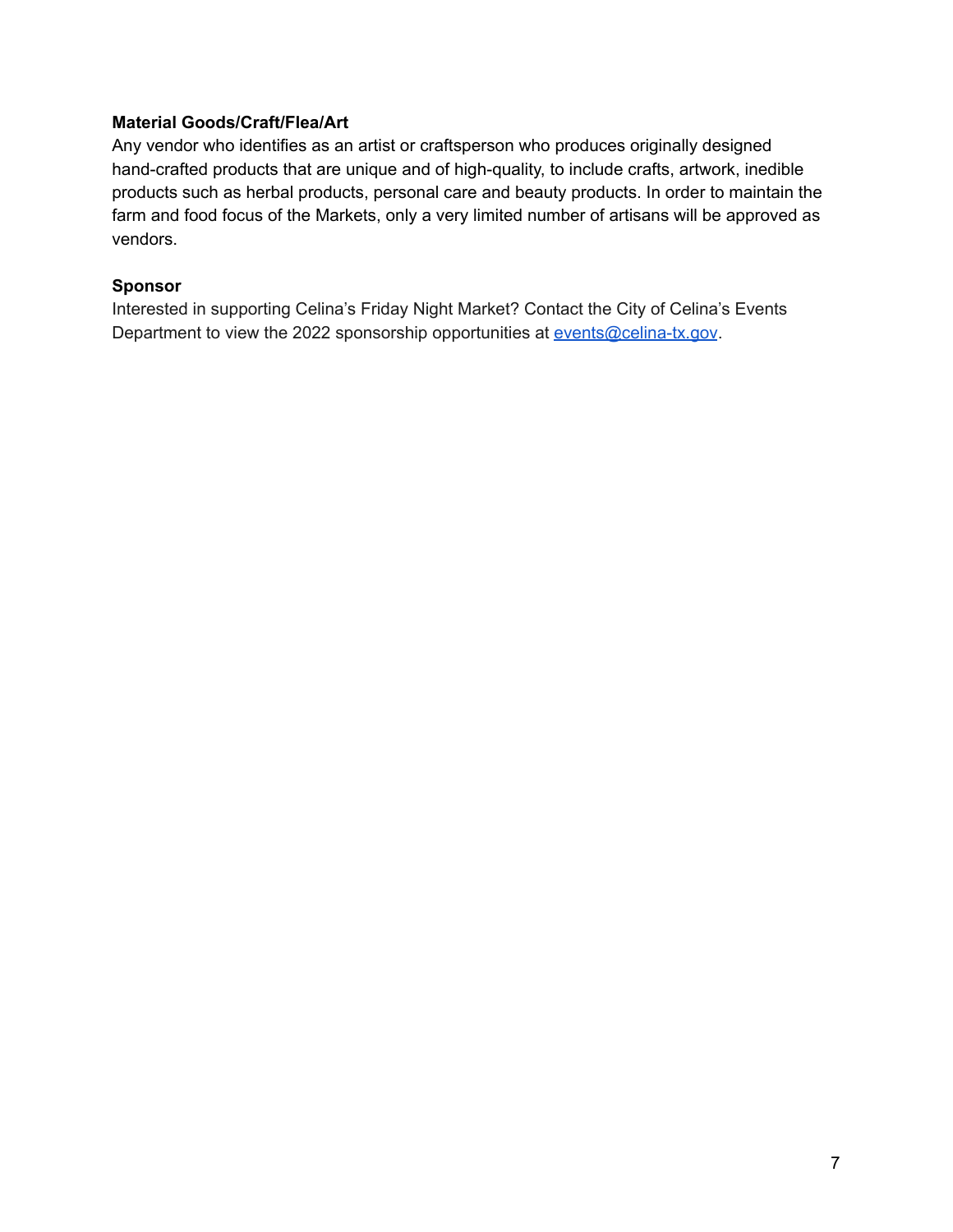# **Vendor Rules and Regulations**

# **Vendor Application**

- 1. Vendors must have an account on MarketSpread.com. Vendors are responsible for keeping their information current, as this information is what displays on our [website,](http://lifeincelinatx.com/fnm) and is also how we will be in contact with vendors.
- 2. Vendor acknowledges that submission of application does not guarantee acceptance into the event. Photo(s) of product(s) displayed are required to be submitted with application.
- 3. Vendors must submit an application and other required forms if applicable, no later than 2 weeks prior to the Market in order to be able to participate in the Market. If a Health and/or Fire Permit is needed, the application must be submitted 30 days prior to the Market.
- 4. Payment is due 7 days prior to the Market. Waitlisted vendors will receive a new payment deadline depending on acceptance date.
- 5. The Friday Night Market only accepts vendors selling products that are handmade, homemade, or homegrown. Direct sales representatives such as Advocare, Mary Kay, Pampered Chef, etc will not be accepted as a vendor.
- 6. Direct sales representatives of Food Specialties will be considered on an individual basis and require approval from the City of Celina and the Market Director.
- 7. Vendors must supply their own 10x10 tent, weights (25lb per leg), tables, chairs, 100' electric extension cords, LED lights, space signage, refrigeration, storage, and all materials and containers for customer sales.
- 8. Designation and allocation of booth spaces are the responsibility and at the discretion of the Market Director and the City of Celina. Spaces will be assigned once the application is approved and payment is received, or until the Market is at capacity. An effort will be made to separate vendors selling similar products. However, all booth assignments are final, and no changes will be made during the set-up process for any reason unless directed by the Market Director or the City of Celina staff. Vendor shall not sublet or assign this License to any other person.
- 9. Vendors are prohibited from selling merchandise or distributing information from an area other than their designated booth space.
- 10. Vendors must conduct themselves and dress in a manner appropriate to the Market. No profanity or pornographic materials. No political promotion.
- 11. Vendors must be at the Market, engaged in their official capacity, for the hours and/or duration that have been mutually agreed upon between the Participant's organization and Market personnel.
- 12. Vendors are solely responsible for food waste, trash, and clean-up of booth space and surrounding area.
- 13. Vendors are responsible for maintaining required permits, licenses, and certifications for all products they produce. Vendors will be responsible for their own cash box and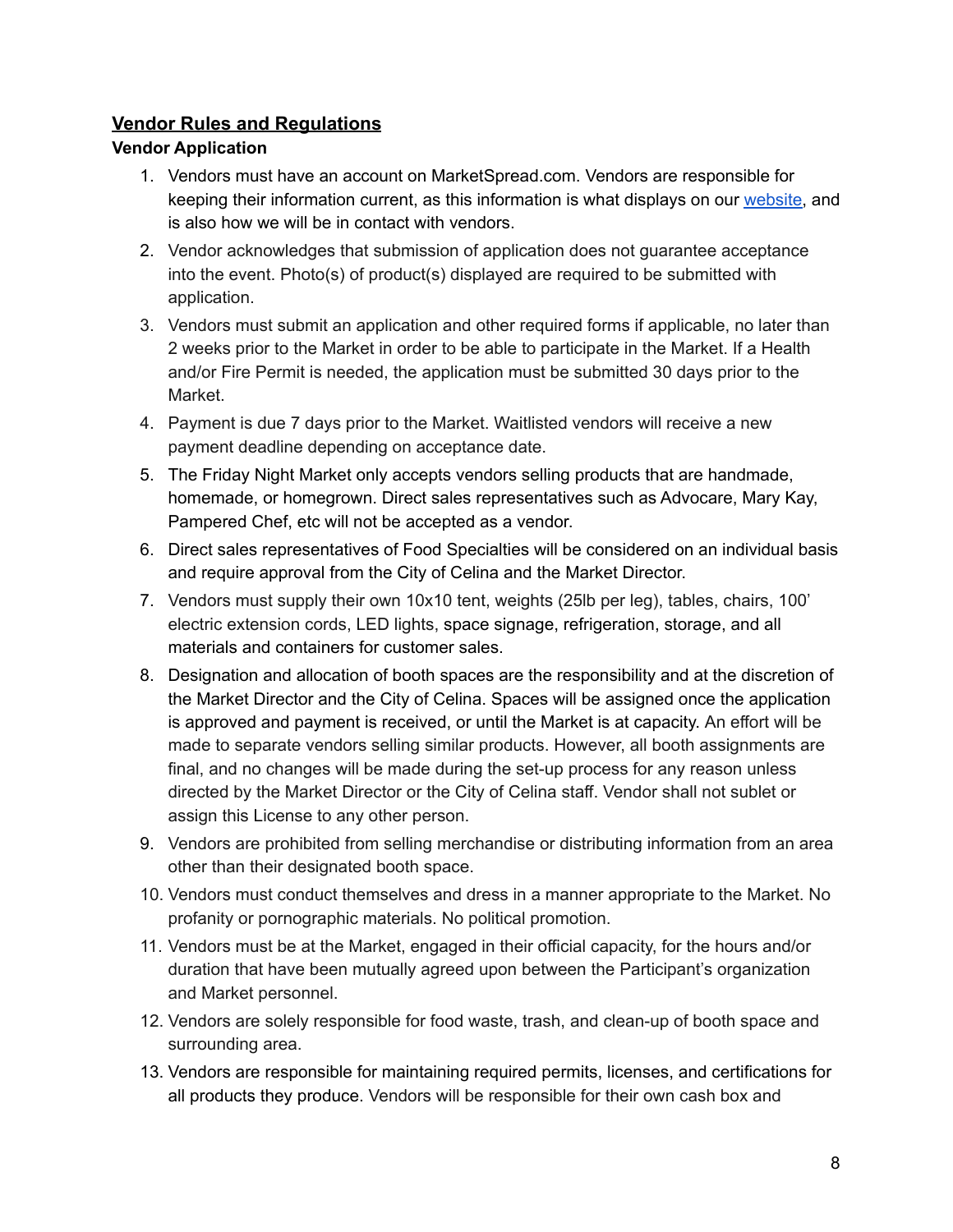receipts. Vendor is responsible to apply for the Texas State Sales Tax ID# and to report their earnings as being sold in Celina, Texas. The state sales tax rate is 8.25%. For more information on applying and filing call 1-800-252-5555.

- 14. Vendors are permitted to sell only items that were approved upon application. New products intended for sale by current vendors but not included on the most recently approved application must be approved prior to their sale at Market.
- 15. Vendors agree that 75% of all agricultural products sold are grown in Texas.
- 16. Non agricultural vendors agree that 60% of their products are homemade and/or handmade. The remaining 40% of product should come from within seven hours by truck of Celina and vendors should know their sources and the manufacturing conditions.
- 17. Farmers are allowed to have 40% of the produce from sister farms in Texas, but be advertised where it is from in their booth. For more information visit Go [Texan](http://www.gotexan.org/).
- 18. Celina's Friday Night Market follows the rules of the Texas Cottage Food Law, if there are any questions or concerns please visit their [website](http://texascottagefoodlaw.com/), or contact the City of [Celina](https://www.celina-tx.gov/1339/Health-and-Food-Safety) Health [Department](https://www.celina-tx.gov/1339/Health-and-Food-Safety).
- 19. Before vehicles are allowed on-site at the conclusion of the Market, the participant's booth must be packed up and ready to load. Vendors may not shut down or depart their booth during hours of operation. Any vendor who leaves before the conclusion of the event will terminate their right as a vendor for future events. Vendors must personally attend their booths and must be present during the entire Market. The vendor shall maintain his/her own booth at all times in a safe manner. Vendors are required to conduct all activities within their assigned booth space. Participants must dispose of all trash according to the City of Celina regulations.
- 20. Vendors grant the City of Celina the right to use his or her name and likeness obtained in connection with participating at the Market for any publicity and advertising purposes or future promotional materials.
- 21. Vendors acknowledge they are not a spokesperson for the Market and will direct any on-site media inquiries to Market personnel.
- 22. The Celina Police Department will provide security during the event. This presence does not guarantee against theft or loss. The City of Celina is not responsible for any lost, damaged or stolen items or property.
- 23. The City of Celina and/or the Market Director holds the right to refuse participation to anyone because of non-compliance with the guidelines. This will result in forfeiture of all fees paid/
- 24. The City of Celina and/or the Market Director reserves the right to cancel any vendor at any time. Vendors cancelled by the City of Celina or Market Director shall receive a full refund, unless the vendor has violated the terms and conditions of the Vendor Guidelines in which case the vendor forfeits the refund and could result in permanent participation removal.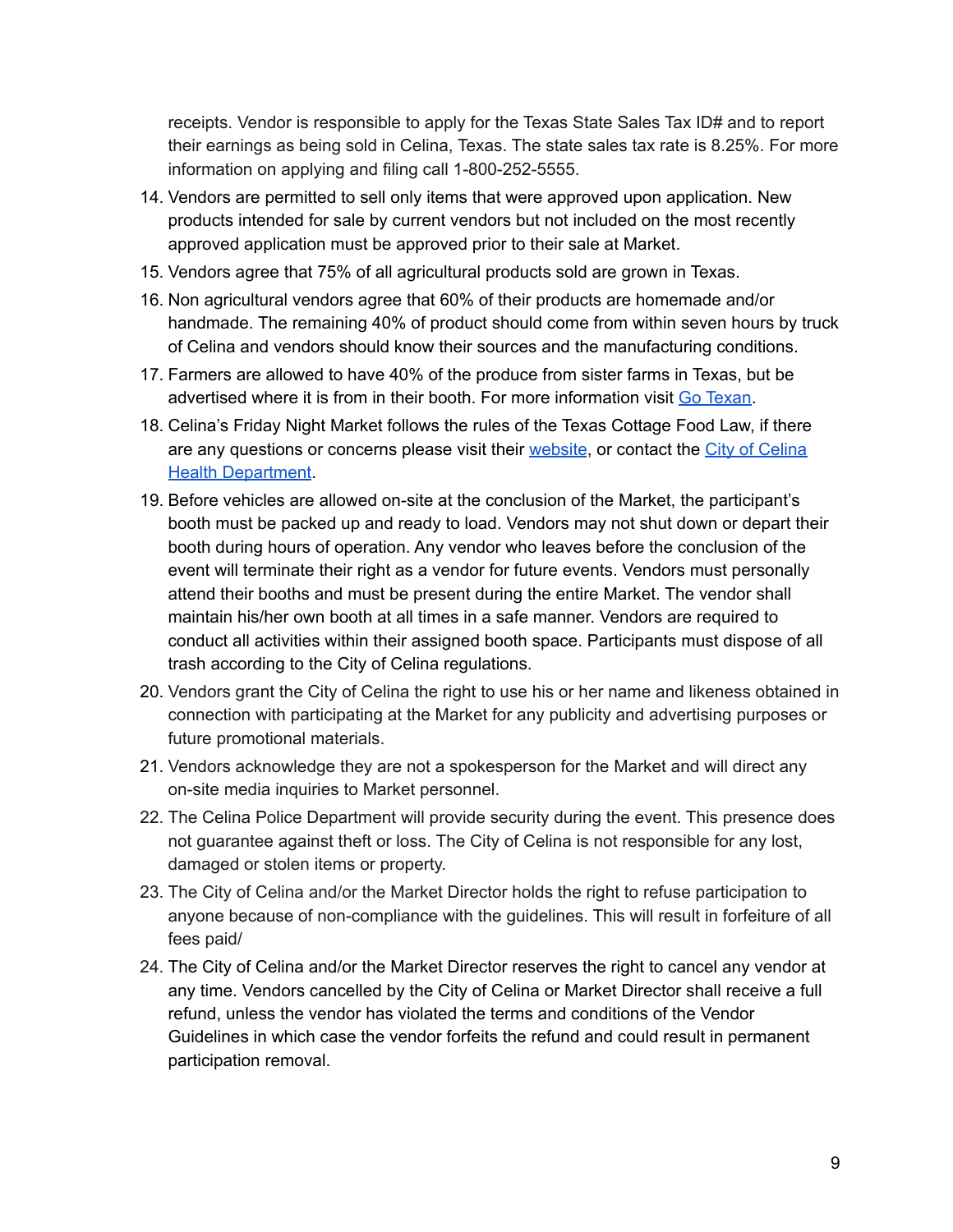# **Farmers & Ranchers**

- 1. All items sold as organic must meet the requirements of the National Organic [Program](https://www.ams.usda.gov/about-ams/programs-offices/national-organic-program). Sellers of organic items must have a copy of their certification on file with the Friday Night Market. Only certified organic growers may display signs using the word organic.
- 2. Live animals are not allowed to be sold.

## **Hot Served Food/Food Truck**

- 1. Vendors must obtain, maintain, and display necessary permits or licenses.
- 2. Vendors must provide a copy of their food handlers certificate.
- 3. Vendors must have a proper handwashing and/or dish washing station.
- 4. All items intended for human consumption must be kept off the ground at all times and be in a safe and sound condition. The producer/seller will be solely responsible for damages resulting from the sale of unsound goods.
- 5. Bare hand contact with food is prohibited.
- 6. All sampling must follow safe food handling procedures.

## **Speciality Food/Artisan**

- 1. All products must be processed and packaged by the vendor in their own facility, or created and developed by the vendor and produced in a processing facility under the direction of the vendor. The use of recyclable/compostable food containers is preferred and encouraged.
- 2. Vendors must, when required, obtain, maintain and display necessary permits or licenses.
- 3. All sampling must follow safe food handling procedures.

# **Onsite Market Rules**

- 1. Smoking and vaping is not allowed at the Market or on Celina's Historic Square per city ordinance Section 6.08.008.
- 2. Vendors are prohibited from selling merchandise or distributing information from an area other than their designated booth space.
- 3. Vendors must supply their own 10x10 tent, weights (25lb per leg), tables, chairs, 100' electric extension cords, LED lights, space signage, refrigeration, storage, and all materials and containers for customer sales.
- 4. Before vehicles are allowed on site at the conclusion of the Market, the participant's booth must be packed up and ready to load. Vendors may not shut down or depart their booth during hours of operation. Any vendor who leaves before the conclusion of the event will terminate their right as a vendor for future events. Vendors must personally attend their booths and must be present during the entire Market. The vendor shall maintain his/her own booth at all times in a safe manner. Vendors are required to conduct all activities within their assigned booth space. Participants must dispose of all trash according to the City of Celina regulations.
- 5. Vendors must clean up their spaces at the end of each Market and have vacated their space no later than 10:00 PM. Vendors may not use public trash receptacles for disposal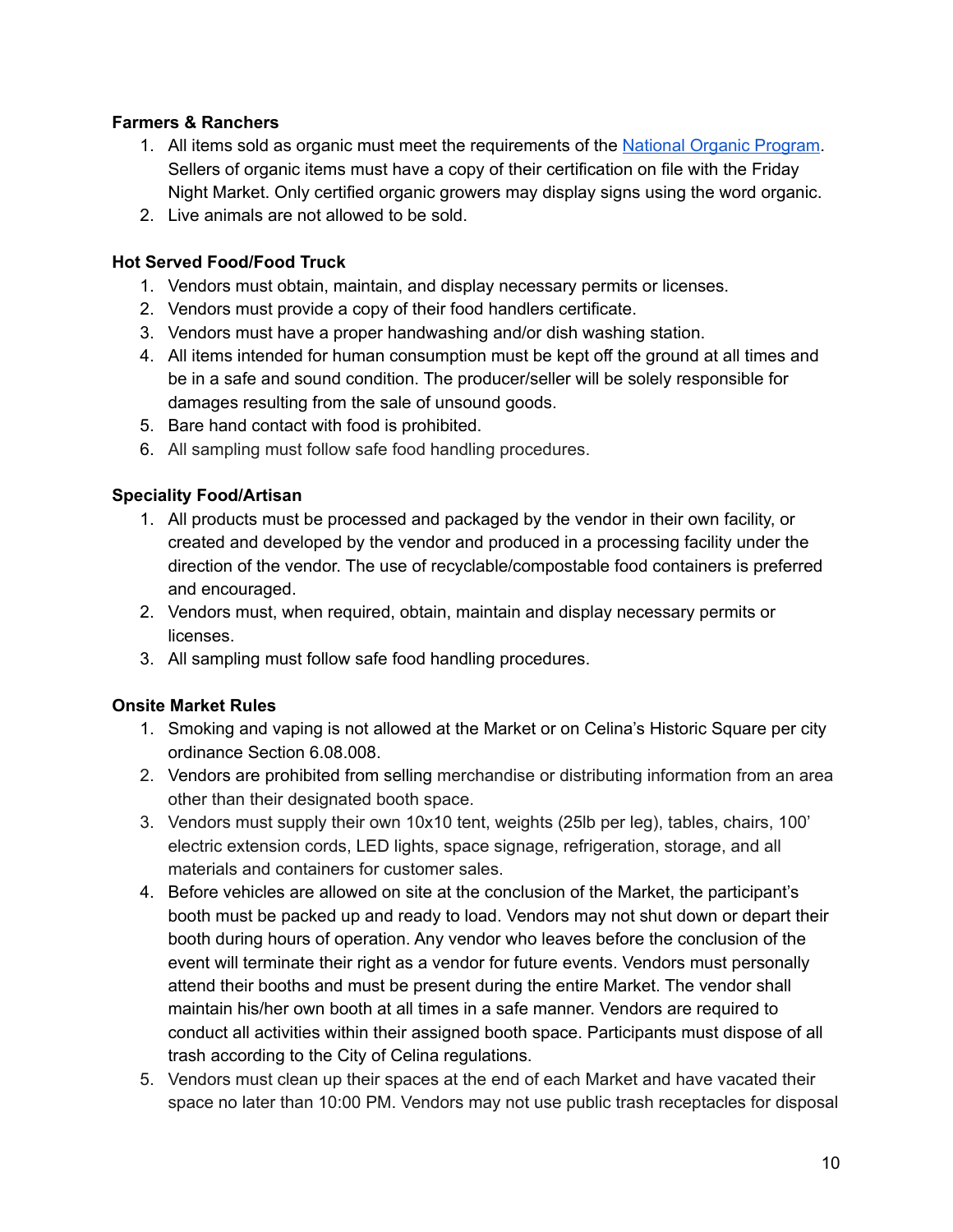of produce boxes or unsold produce. There is a \$50 fee per space if the Market Director and/or the City of Celina has to clean up your space at the close of the Market. That fee must be paid before the vendor can sell at the Market again.

- 6. Vendors must be at the Market, engaged in their official capacity, for the hours and/or duration that have been mutually agreed upon between the Participant's organization and Market personnel.
- 7. Vendors shall be solely responsible for damages resulting from the sale of unsafe or unsound goods at the Market.
- 8. Vendors may not bring any pets to the Market.
- 9. No live animals may be sold or given away at the Market.
- 10. Any participant in violation of these policies will be permanently removed from the Market and no refund will be given.
- 11. The Market Director and the City of Celina hold the right to refuse participation to anyone because of non-compliance with the guidelines. This will result in forfeiture of all fees paid.
- 12. Booth Assignments
	- a. A standard vendor booth space is **10 feet X 10 feet**.
	- b. Vendors may request a maximum of two booths and will be charged for two spaces. Booths will be assigned based on attendance, product mix, and logistical constraints as determined by the Market Director.
	- c. Designation and allocation of booth spaces are the responsibility and at the discretion of the Market Director. Spaces will be sold as the applications are approved and payment is received, until the Market is at capacity. An effort will be made to separate vendors selling similar products. However, all booth assignments are final, and no changes will be made during the set-up process for any reason. Vendor shall not sublet or assign this License to any other person.
	- d. Booth spaces will only be assigned once payment has been received.
	- e. Reserved spaces not occupied 30 minutes prior to opening may be reassigned to another vendor.
	- f. Vendors must supply their own 10x10 tent, weights (25lb per leg), tables, chairs, 100' electric extension cords, LED lights, space signage, refrigeration, storage, and all materials and containers for customer sales.
	- g. Vendors are prohibited from selling merchandise or distributing information from an area other than their designated booth space.
	- h. Vendors determine the pricing and display of their products.
- 13. Attendance
	- a. Cancellations require a 72-hour notice by email to the Market Director, celinafridaynightmarket@gmail.com
	- b. A cancellation without a 72-hour notice will result in the vendor's space being given away, and will not be refunded.
	- c. A NO SHOW will result in the vendor being removed from the season and not invited back.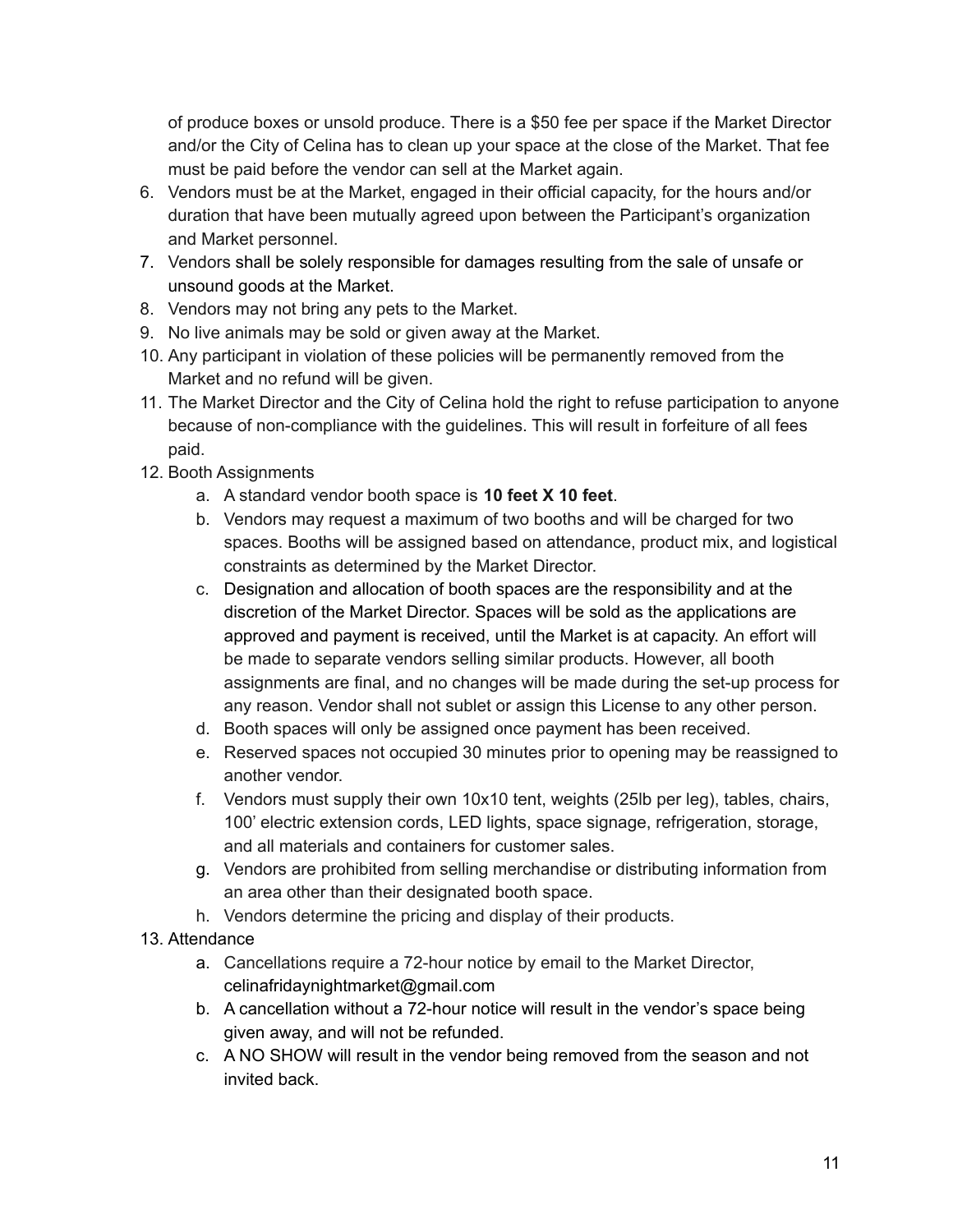- d. In the case of an emergency which prohibits attendance, notify the Market Director as soon as possible.
- 14. Professional Manner
	- a. Vendors will conduct themselves in a professional and lawful manner. Vendors must treat customers, staff, volunteers, and fellow vendors with respect.
	- b. Vendors must conduct themselves and dress in a manner appropriate to the Market. No profanity or pornographic materials. No political promotion.
	- c. Vendors will be solely responsible for keeping their space and all areas in and about their vendor space(s) clean and free of any conditions that might potentially result in or cause injury to the vendors and any other persons or parties.
	- d. No music other than that provided by the Market is allowed.
- 15. The Friday Night Market Director and the City of Celina reserves the right to revise the Onsite Market Rules and Vendor Handbook at any time and will post revisions.

# **Violations**

Violations of the Market rules and complaints that arise will be resolved by the Market Director and the City of Celina. Vendors will be notified of violations of the rules and regulations by written notice from the City of Celina and/or the Market Director. Vendors agree to abide by the final decision. If a vendor fails to agree or remedy a violation within the time specified in a written notice from the Market Director and/or the City of Celina, the vendor may be suspended from the Market. The Market Director and/or the City of Celina may, in its discretion, terminate a vendor's participation in the Market for repeated violations of which the Market Director and/or the City of Celina has notified the vendor in writing.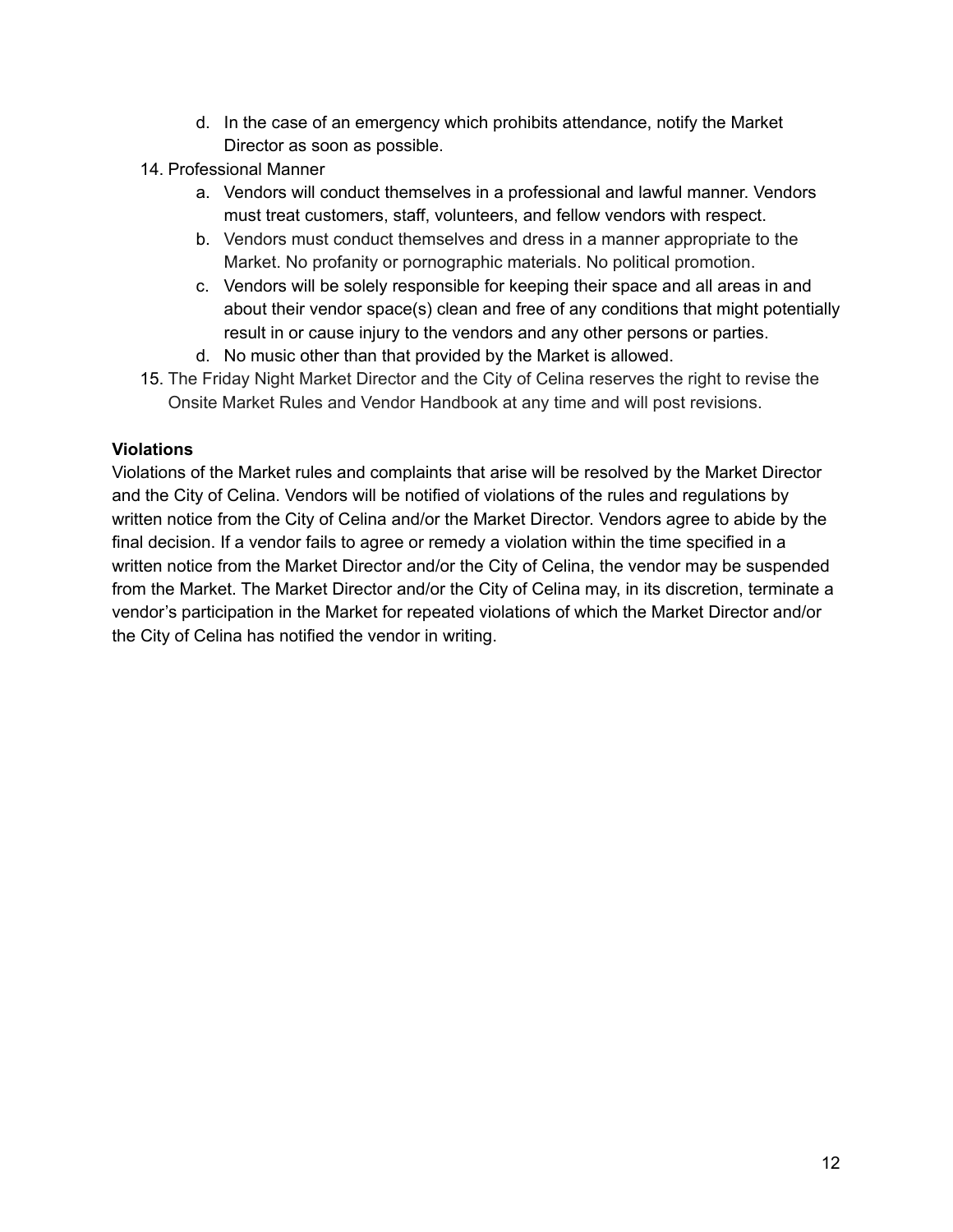# **Vendor Fees**

Vendor fees are non-refundable. Vendor fee is due 7 days prior to a Market. Payment is due only after approval. Payment is required to reserve a vendor booth space.

# **Market Booth Fees**

- 1. A booth is \$20 per space each night, or \$25 with electricity.
- 2. Booth fees are paid in advance and non-refundable.
- 3. Spaces will not be assigned until payment has been received.
- 4. Vendors are responsible for obtaining and paying for any necessary permits.
- 5. Payments can be made online through Square. **We do not accept cash/checks**. Payment link will be sent once Vendor has been approved for Market.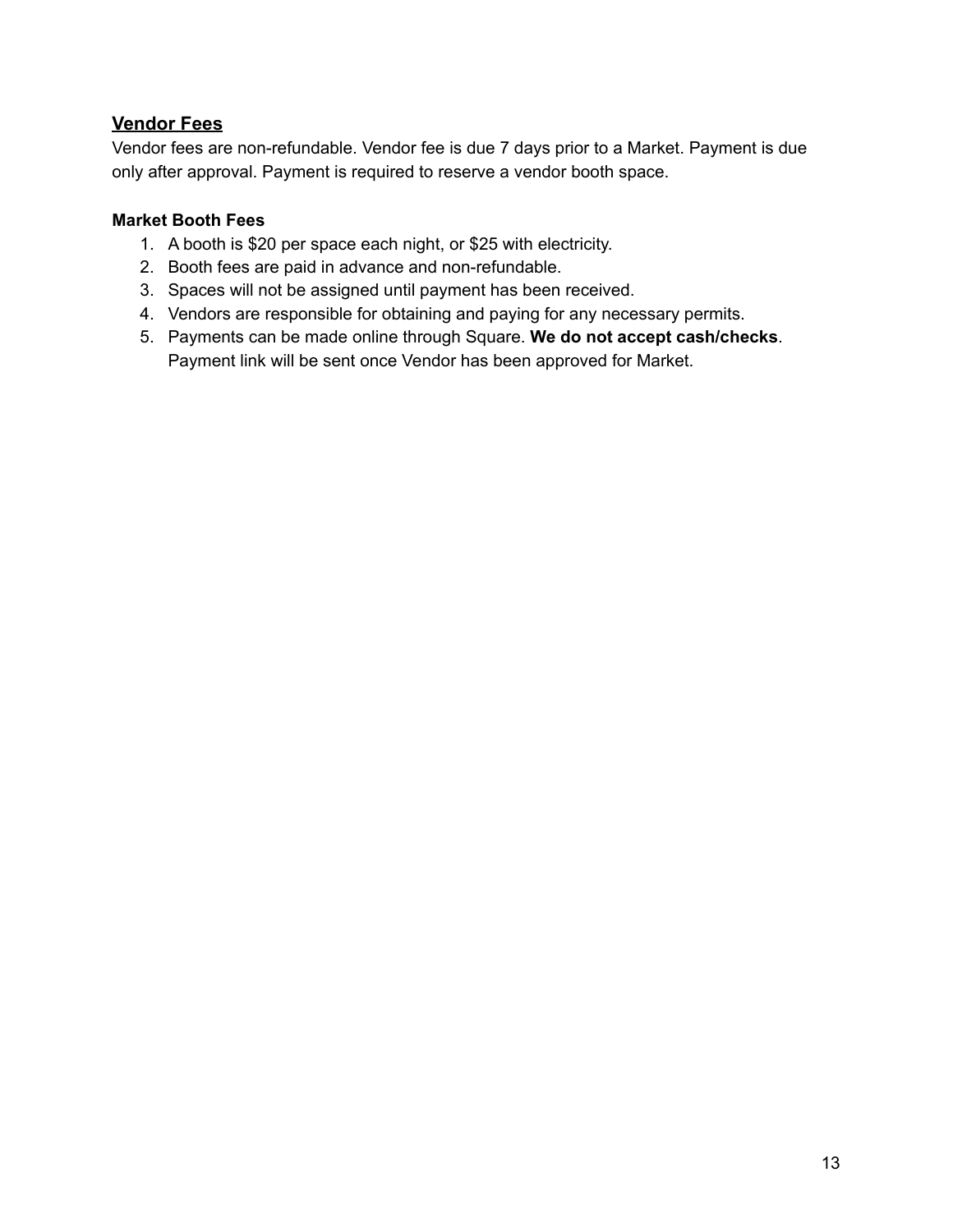# **Additional Permits & Instructions**

Once approved to participate in the Market, vendors may apply for a City of Celina [Temporary](https://app.mygov.us/lr/citizen/request_license.php?citiesID=767&modulesID=2) Event Food [Vendor](https://app.mygov.us/lr/citizen/request_license.php?citiesID=767&modulesID=2) Permit (TEFV). Food and Artisan vendors' food sampling must have a current City of Celina TEFV. If cooking with gas, oil, or open flame vendors must also schedule an inspection to receive a Mobile Fire [Suppression](https://app.mygov.us/lr/citizen/request_license.php?citiesID=767&modulesID=2) Permit (MFS). Both permit applications are submitted through The City of Celina [website,](https://app.mygov.us/lr/citizen/request_license.php?citiesID=767&modulesID=2) and only take a few minutes to complete. The TEFV permit is valid ONLY for the specific event in which you are participating. The MFS permit is valid through the end of the calendar year, for all Celina events in the same year.

Once you are on the "Request an Annual Permit" page, follow the steps in the checklist below to submit your permit application(s):

- 1. Click "Request Now" for the Mobile Fire Suppression permit.
- 2. Fill out all required information, and submit. Currently, there is no fee for the MFS.
- 3. After submitting your MFS application, go back to the "Request an Annual Permit" page and click "Request Now" for the Temporary Event Food Vendor permit.
- 4. Fill out all required information, click submit, and pay the fee. The fee is \$75, and can be paid with any major credit/debit card, except American Express. This fee covers both the Fire and Health permits.

**IMPORTANT: When you get to the pop-up window to enter your payment information, make sure the First Name, Last Name, and Zip Code at the top, match the information for the payment card being used. These fields will be auto-filled with the name and address already provided in the application. If the First Name, Last Name, and Zip Code at the top of the payment window does not match the Name and Zip for the payment card, make sure to change it at the top of the payment window before submitting the payment.**

- 5. Once both applications have been submitted, contact the Fire Department to schedule the inspection.
- 6. After scheduling the Fire inspection, contact the Health Department with the day and time of the inspection. If someone is available, the Health inspection will be done at the same time. If no one from the Health Department is available, the Health inspection will be done the day of the event.

\*If you have already passed a Fire inspection for the current calendar year, you do not need to submit a new Fire Permit Application. If you are unsure whether or not you have a current Fire Permit, please contact Keith [Brumfield](mailto:kbrumfield@Celina-tx.gov).

\*\*The Fire Department requests that Fire inspections be completed by 5 PM, on the Wednesday prior to the event, unless other arrangements are made with the Fire Department. Health Permits WILL NOT be issued until the Fire inspection has been completed, or at least scheduled.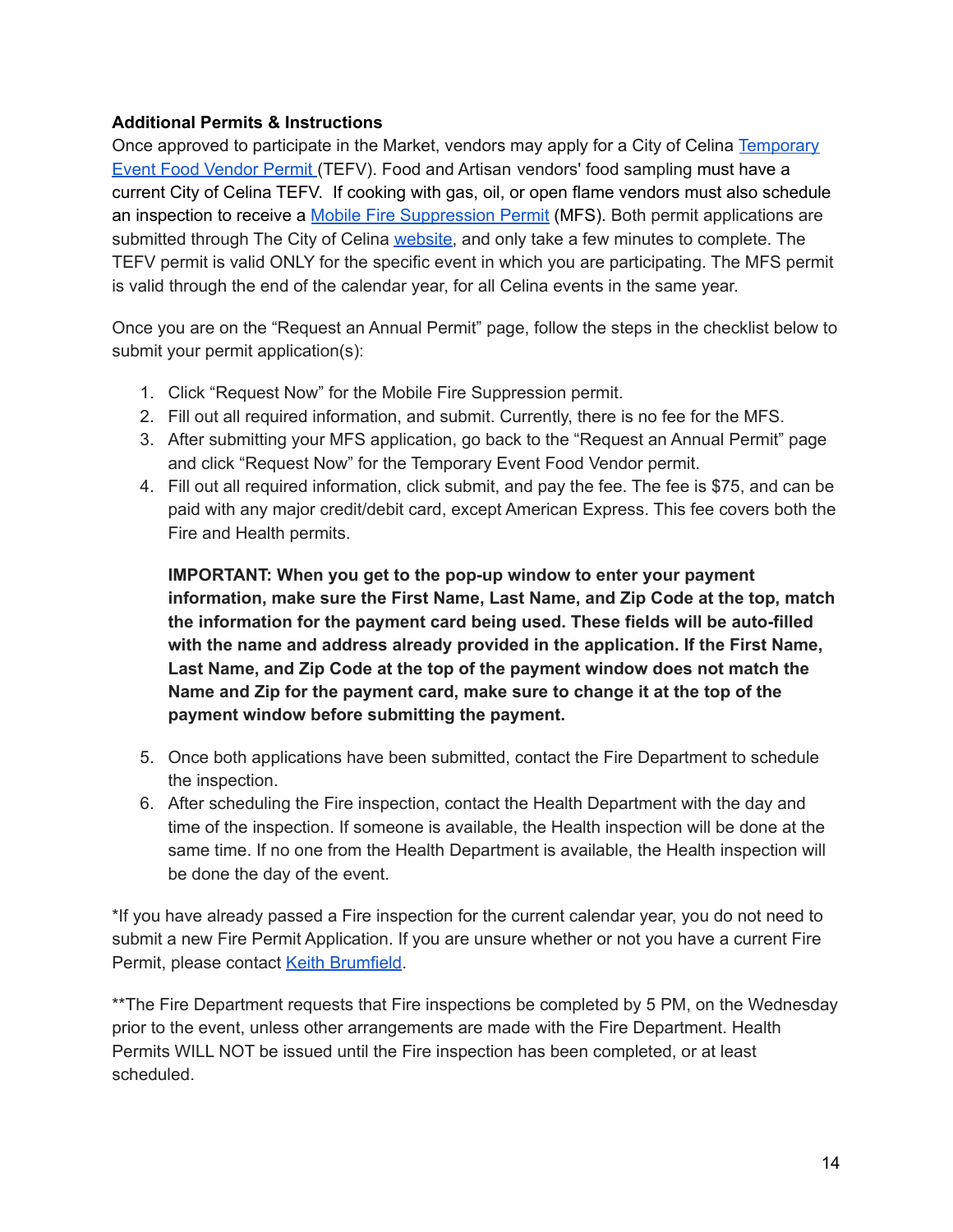Thank you for your cooperation, and please feel free to contact the Health or Fire Department if you have any questions. If you encounter any issues during the permitting process, please contact Bruce [Koliba.](mailto:bkoliba@celina-tx.gov)

## **Health Department**

Bruce Koliba – (972) 200-3621 or [bkoliba@celina-tx.gov](mailto:bkoliba@celina-tx.gov)

## **Fire Department**

Captain Keith Brumfield – (214) 585-8451 or [kbrumfield@Celina-tx.gov](mailto:kbrumfield@Celina-tx.gov) Captain Marty Nevil – (972) 201-3179 Ext. 3016 or [mnevil@celina-tx.gov](mailto:mnevil@celina-tx.gov)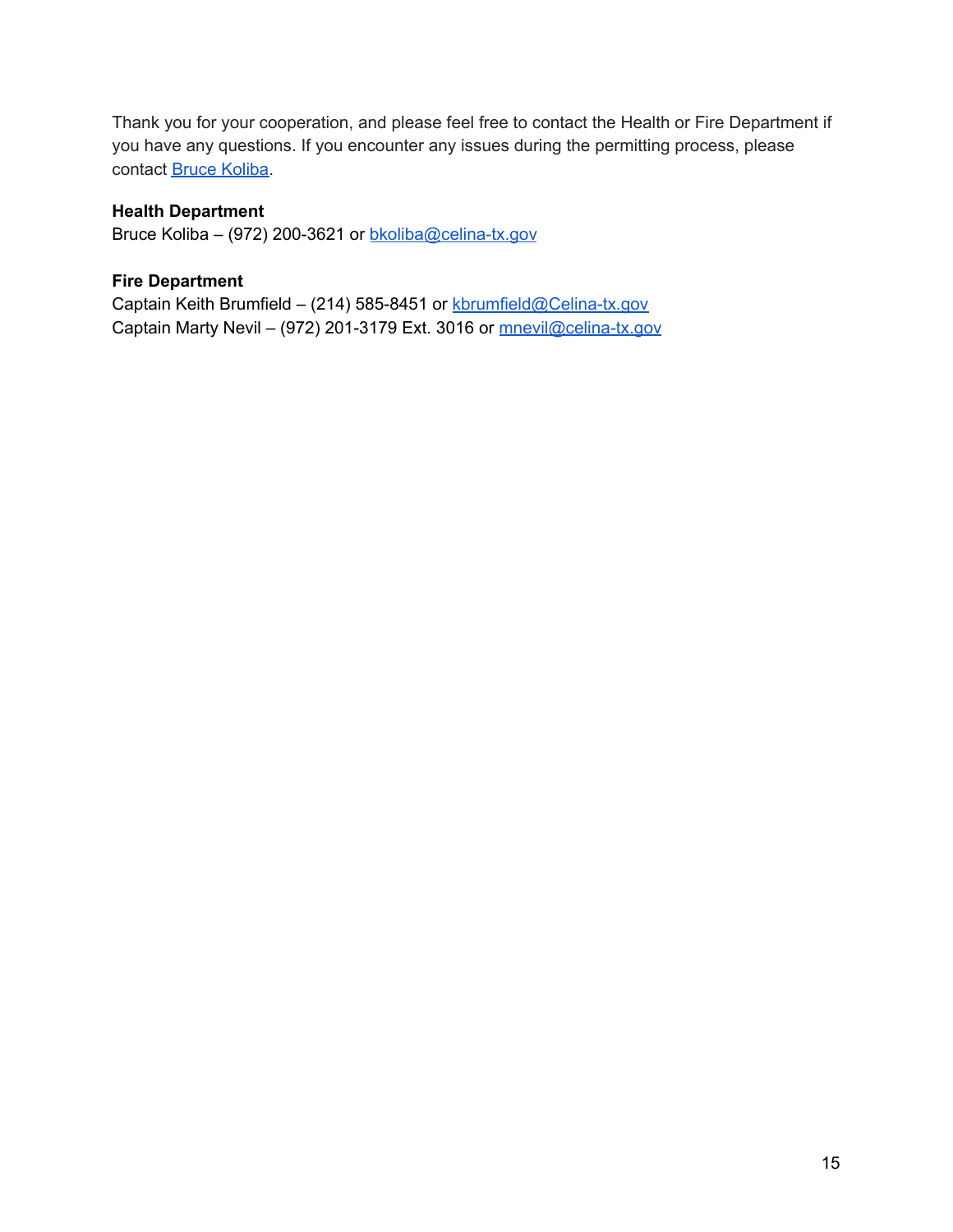# **Disputes and Grievances**

## **On-Site Resolution**

The Market Director and the City of Celina on-site staff is the first step in addressing any matter and will make every effort to resolve an issue. Vendors are asked to provide the Market Director and the City of Celina with a clear explanation of an issue, and to work with staff to reach a resolution. After gathering all available information, the Market Director and the City of Celina staff will make a determination regarding the issue based on their interpretation of the best interest of the Market as a whole and the specific circumstances. Vendors must abide by the determination on that Market day so as to maintain order in the Market. If a vendor disagrees with the determination, the formal Grievance Process is in place.

## **Grievance Process**

A vendor should send a written statement of the grievance to the City of Celina within thirty (30) days of the incident. The City of Celina shall use best efforts to resolve the grievance within fourteen (14) working days of receiving the written statement. At the end of this time period, the City of Celina shall issue a written response to the grievance with either the resolution or next steps if additional time is needed to address the issue. The City of Celina shall issue a final written response to the grievant within thirty (30) days of the initial complaint.

# **Marketing / Advertising**

The City of Celina creates and manages an official website for the Friday Night Market. All accepted vendors throughout the 2022 season will be listed here. Each vendor with an applicable website and/or social media page will be linked onto the website.

The City of Celina creates and manages an official Facebook event page for the entire Market season. Vendors are encouraged to share the official Facebook event page with their friends and followers.

If you would like to create your own event page, please name it "[Your Business Name] Pop Up at Celina's Friday Night Market" Be sure to tag us [@lifeincelinatx](https://www.facebook.com/LifeInCelinaTX) so we can share your post(s)!

# **Your Input**

Input from vendors, attendees, and all Friday Night Market sponsors is valued. If you would like to share any thoughts please contact us at [events@celina-tx.gov](mailto:events@celina-tx.gov)